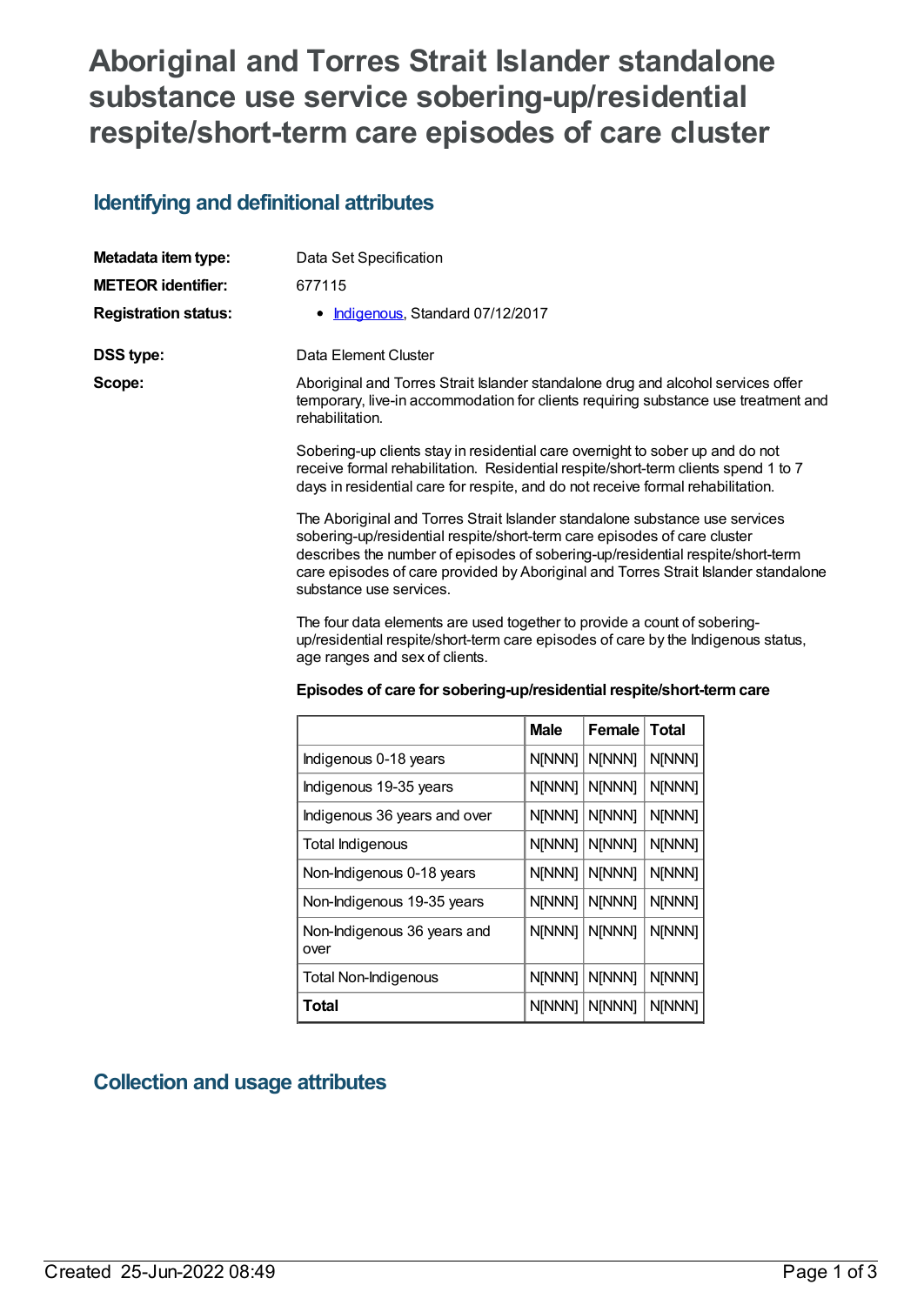| Guide for use:             | Includes:                                                                                                                                                                                                                                                                                                                                                                                                                                                                                                                                                                   |  |  |
|----------------------------|-----------------------------------------------------------------------------------------------------------------------------------------------------------------------------------------------------------------------------------------------------------------------------------------------------------------------------------------------------------------------------------------------------------------------------------------------------------------------------------------------------------------------------------------------------------------------------|--|--|
|                            | • all health care provided through all sources of funding (e.g. OATSIH, State<br>government etc.)<br>• transport if it involves direct provision of health care/information by service<br>staff                                                                                                                                                                                                                                                                                                                                                                             |  |  |
|                            | • outreach (e.g. episodes at outstation visits, park clinics, satellite clinics etc.)<br>• episodes of health care delivered over the phone<br>• episodes of care provided to visitors/transients.                                                                                                                                                                                                                                                                                                                                                                          |  |  |
|                            | Excludes:                                                                                                                                                                                                                                                                                                                                                                                                                                                                                                                                                                   |  |  |
|                            | • residential treatment/rehabilitation programs<br>• administration contacts with clients (e.g. receptionist making appointments<br>for clients)<br>• groups (e.g. antenatal classes, men's groups etc.)<br>• family/relationship counselling if people don't have their own file/record.                                                                                                                                                                                                                                                                                   |  |  |
| <b>Collection methods:</b> | If figures are not available for the full year, an estimate can be made based on a<br>representative part of the year.                                                                                                                                                                                                                                                                                                                                                                                                                                                      |  |  |
|                            | The Aboriginal and Torres Strait Islander standalone substance use service is<br>required to provide numbers of male, female and total episodes of care for<br>sobering-up/residential respite/short-term care by Indigenous status and age group<br>(0-18, 19-35 and 36 years and over), as detailed in the Scope, Episodes of care<br>for sobering-up/residential respite/short-term care table. The total Indigenous and<br>non-Indigenous episodes of care may include unknown or not reported sex. Total<br>sex may include unknown or not reported Indigenous status. |  |  |

# **Source and reference attributes**

| <b>Submitting organisation:</b> | Australian Institute of Health and Welfare |
|---------------------------------|--------------------------------------------|
|---------------------------------|--------------------------------------------|

## **Relational attributes**

| Related metadata<br>references:                      | Supersedes Aboriginal and Torres Strait Islander standalone substance use<br>services sobering-up/residential respite/short-term care episodes of care cluster |  |
|------------------------------------------------------|----------------------------------------------------------------------------------------------------------------------------------------------------------------|--|
|                                                      | • Indigenous, Superseded 07/12/2017                                                                                                                            |  |
| Implementation in Data Set<br><b>Specifications:</b> | Aboriginal and Torres Strait Islander standalone substance use services DSS<br>Indigenous, Standard 07/12/2017                                                 |  |
|                                                      | <b>Implementation start date: 01/07/2011</b>                                                                                                                   |  |
|                                                      | <b>Implementation end date: 30/06/2012</b>                                                                                                                     |  |

**Metadata items in this Data Set Specification** Show more detail